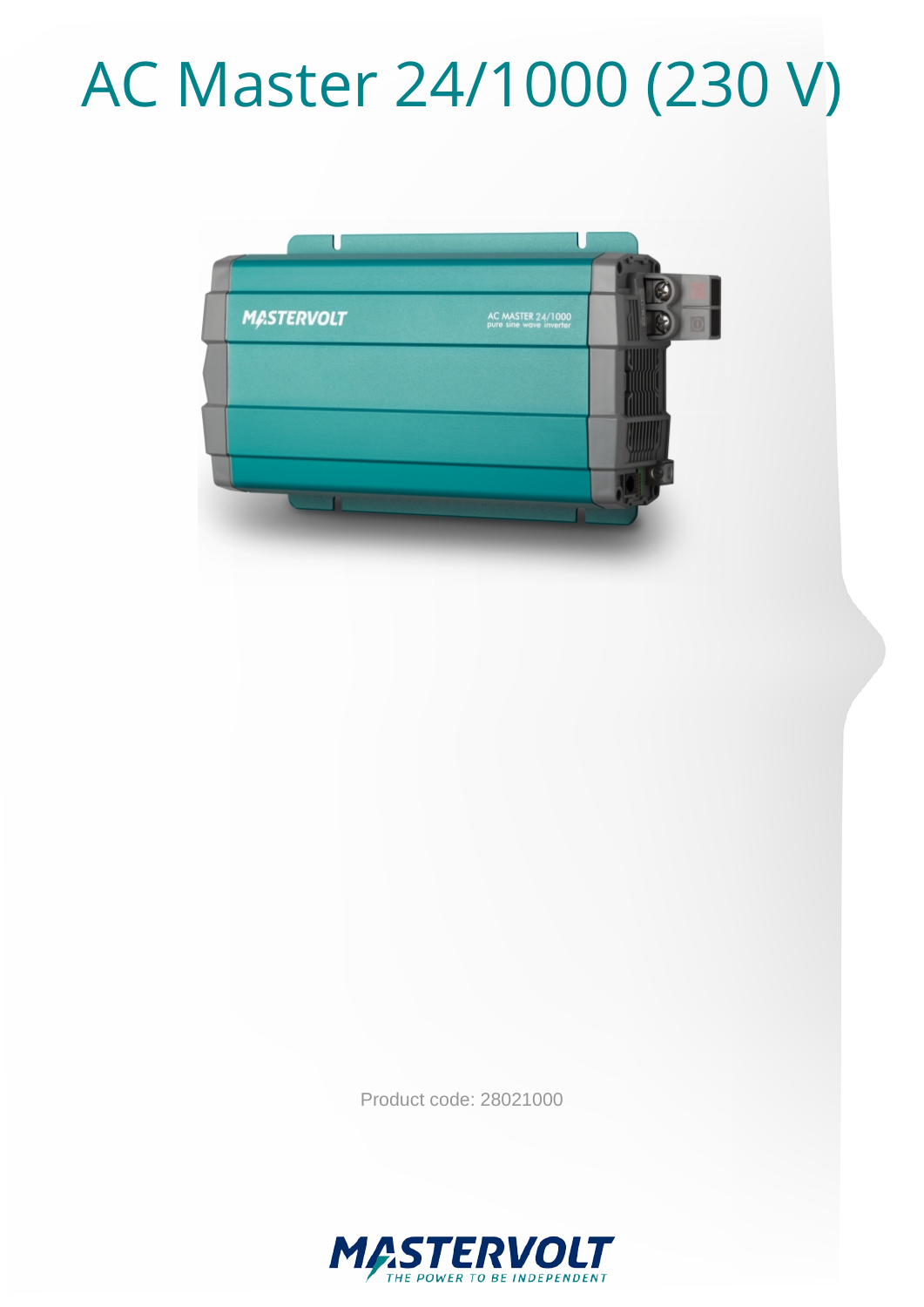#### **Reliable AC power for recreational and semi-professional use**

These affordable sine wave inverters convert 12 or 24 V battery voltage into reliable 230 V 50/60 Hz or 120 V 50/60 Hz grid power, making them ideal for recreational and semi-professional applications. The AC Master series is easy to install and delivers full output, even under the most demanding conditions. The pure sine wave technology provides an outstanding power quality, ensuring the correct functioning of sensitive equipment. The usage of high frequency switching technology eliminates any annoying humming and buzzing sounds.

Representing complete value for money, these ruggedly built inverters provide essential home comforts when you're far from the nearest grid connection.

#### **Features**

- · Pure sine wave technology protects sensitive equipment.
- · Delivers full output at high peak power under the most demanding conditions.
- · Automatic power saving system for extended runtime.
- · Compact and lightweight design, saving valuable installation time.
- · Reliable and safe operation; protected against over-temperature, overload, short circuit, high or low battery voltage.
- · Variable speed fan for quiet operation at low power.
- · Optional remote control for instant switch off of the inverter and all connected equipment (not available
- for the 300 and 500 W models).
- · Convenient plug connection for all models, 2500/3500 Watt models also hard wired.

In addition, the 2500/3500 Watt models offer:

- · Combine 2 up to 15 units to obtain high power or 3-phase systems.
- · Integrated transfer system, switches automatically between AC power sources.

#### **Applications**

Both recreational and semi-professional use, where grid power varies or is unavailable. Applications include lighting, appliances, electric cooking and power tools. For (mobile) applications in your home, office or service vehicle, or during your holidays.